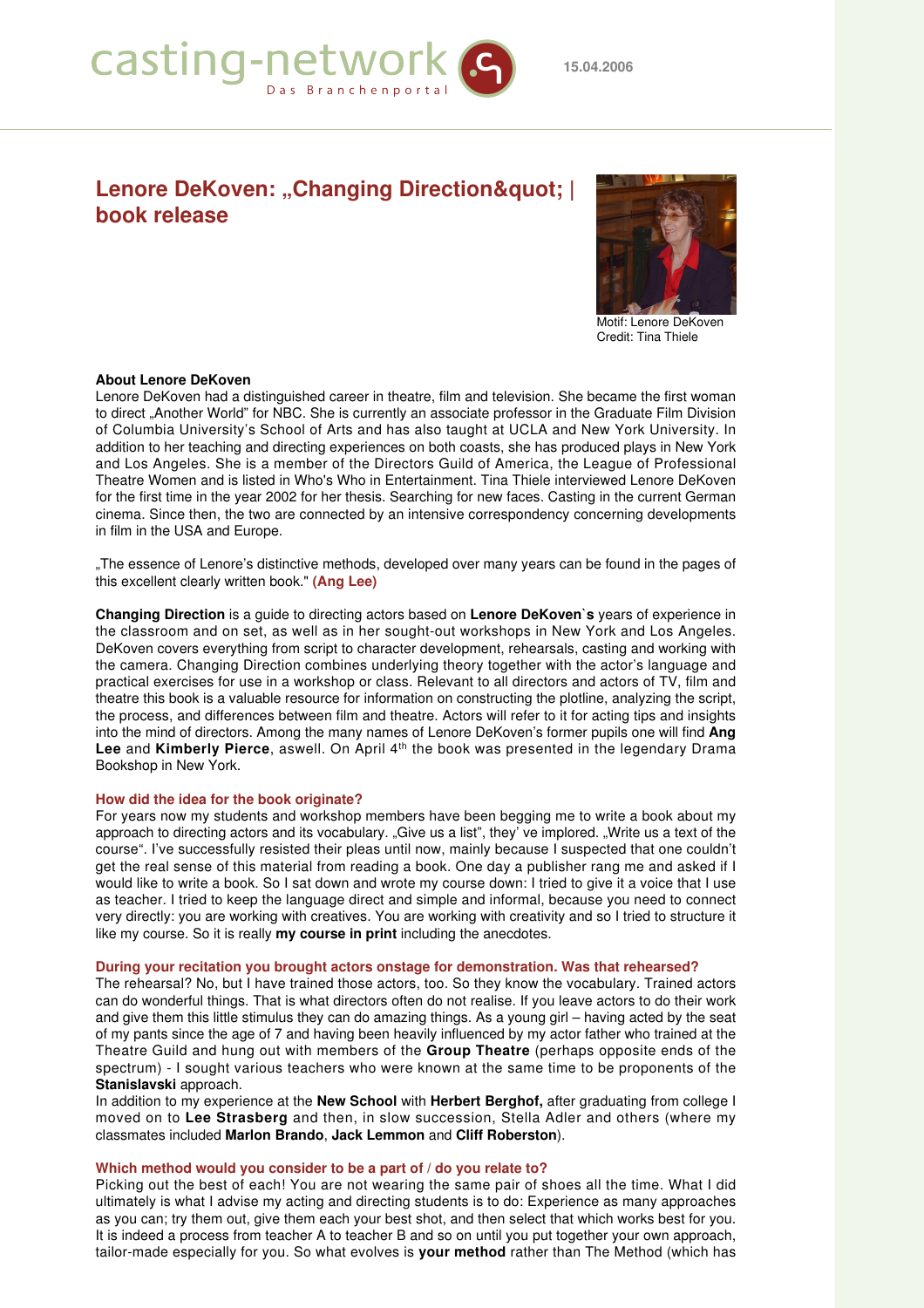long since become such a hybrid as to be almost unidentifiable). My belief is that each artist should have his own method, and after I've shared my approach with you in its totality, I hope you will develop just as I've suggested: a piano is an 88 key instrument. The keys on different pianos all look the same, but each has a different touch, tone, heavy or light action, unique sound. The challenge for the director then is this process of communication with the actor is learning the actor's instrument. How is the instrument trained? How does this actor master his craft? How can you best help the actor to arrive at the state of the character you want to see? Stated another way, how can you best gain access to the key's of the actor's computer / brain?

#### **Which approach does the Columbia University have?**

The Columbia University film program has a creative sort of system where we think about some concentration. There are students who prefer to concentrate on screenwriting, some on producing and others on directing. Directors learn scriptwriting, producers do casting The curriculum is designed around the concentrations the particular student wants to investigate. Finally everybody gets a knowledge about the job the other one is doing. The crossing over makes a much better understanding of what the crafts involved and with understanding there is better communication. And it is all about communication and respect!

#### **Which department do you have the most respect for?**

That is like asking which of my children I care about most. The producing of the whole thing is probably a most demanding job. In the film business we differentiate between the executive producer and the Line Producer. The first one goes up and gets the money; the second one is the one that makes sure the team is complete. This producing concentration in our program is a recent development. When I first came to Columbia - this was around 1988 - we didn't have this effort; but it became clear how important this job is. When students began to work on their short films very often the writer was the producer, as well! They had no particular knowledge or skill of producing. This is a real agony! When you are directing you have to concentrate on it and when you are acting you have to focus on that.

#### **What do you appreciate most at Columbia?**

One of the things I like about Columbia in general is that they supply their faculty with professionals. In other schools you get your undergraduate, your degree and then your masters and then you get hired outside but you stay inside as teacher. So you never really leave. 98 % of all our teachers are professionals, when they have to shoot they take a leave. In our profession I think that experience in the actual reality of working is essential. This is terribly important, actually. I often tell students to go and volunteer, work on sets, because they learn so much just by watching. We are very fortunate to have **Ira Deutchman** for the producing discipline. He has been making, marketing and distributing films for twenty-seven years, having worked on over 130 films including some of the most successful independent films of all time: Jane Campion's "An Angel at My Table", Gus van Sant's "My Own Private Idaho", Jim Jarmusch's "Night on Earth", Robert Altman's "The Player" and "Short Cuts", **Roman Polanski's** "Bitter Moon" and "Death and the Maiden".

#### **Who else belongs to the team of professors?**

**James Schamus** who is teaching history theory criticism from a producer's point of view. He is an Academy Award-nominated screenwriter, producer, and film executive. His long collaboration as writer and producer for Ang Lee has resulted in eight films, including "Brokeback Mountain", "Crouching Tiger, Hidden Dragon", "The Ice Storm", "The Wedding Banquet" and "The Hulk". As co-president of Focus Features, Schamus oversees the finance, production, and distribution of numerous films, including 2002's Oscar winner: "The Pianist". Another Oscar winner, who is teaching at Columbia is **Philip Seymour Hoffman**. He played the role of Truman Capote in the 2006 film "Capote" for which he won many awards. He has been an actor for stage and screen for 20 years, as well as an excellent stage director. **Barbara De Fina** was the executive producer of "GoodFellas" which received an Academy Award nomination for Best Picture in 1990, and has produced Martin Scorsese's "Bringing Out the Dead", "Kundun", "Casino", "Cape Fear" as well as Michael Jackson's music video "Bad". This is very valuable.

#### **Of the 300 prenominated Oscar-movies once again merely 20 were from female directors! How are the proportions in the profession of producers?**

That is the interesting thing. That happens! There have been quite a few female heads of studios. But they still have to raise money and this does not come in with women directors at hand. And also the women who have been producers or even head of a studio have not been very fond of hiring other women for whatever reason. Either they want to protect their position or they find it too difficult to get the support in order to hire more women. However, a couple of women made it possible for these twenty female directors. An example: One of my former student was a writer and actor. Now she is a producer and a very successful one. She just produced a picture for young kids called "Aquamarine" with **Julia Robert`s niece** who is one of the little acting stars. The writer as well as the director and the rest of the team are women.

#### **Why is it so important to you that women direct and / or produce?**

It is not the quota. I do not think that we need women simply to look good and be politically correct. I am training the women -no matter in what area- to create for a balanced perspective of life. I would say with certain kind of material it is really interesting to have women. **Kimberly Pierce** was really the right one for "Boy`s don`t cry". That does not mean that **Ang Lee** wouldn't be good as well. On the other hand "Brokeback Mountain" directed by Kimberly Pierce would be a completely different movie; as it would if